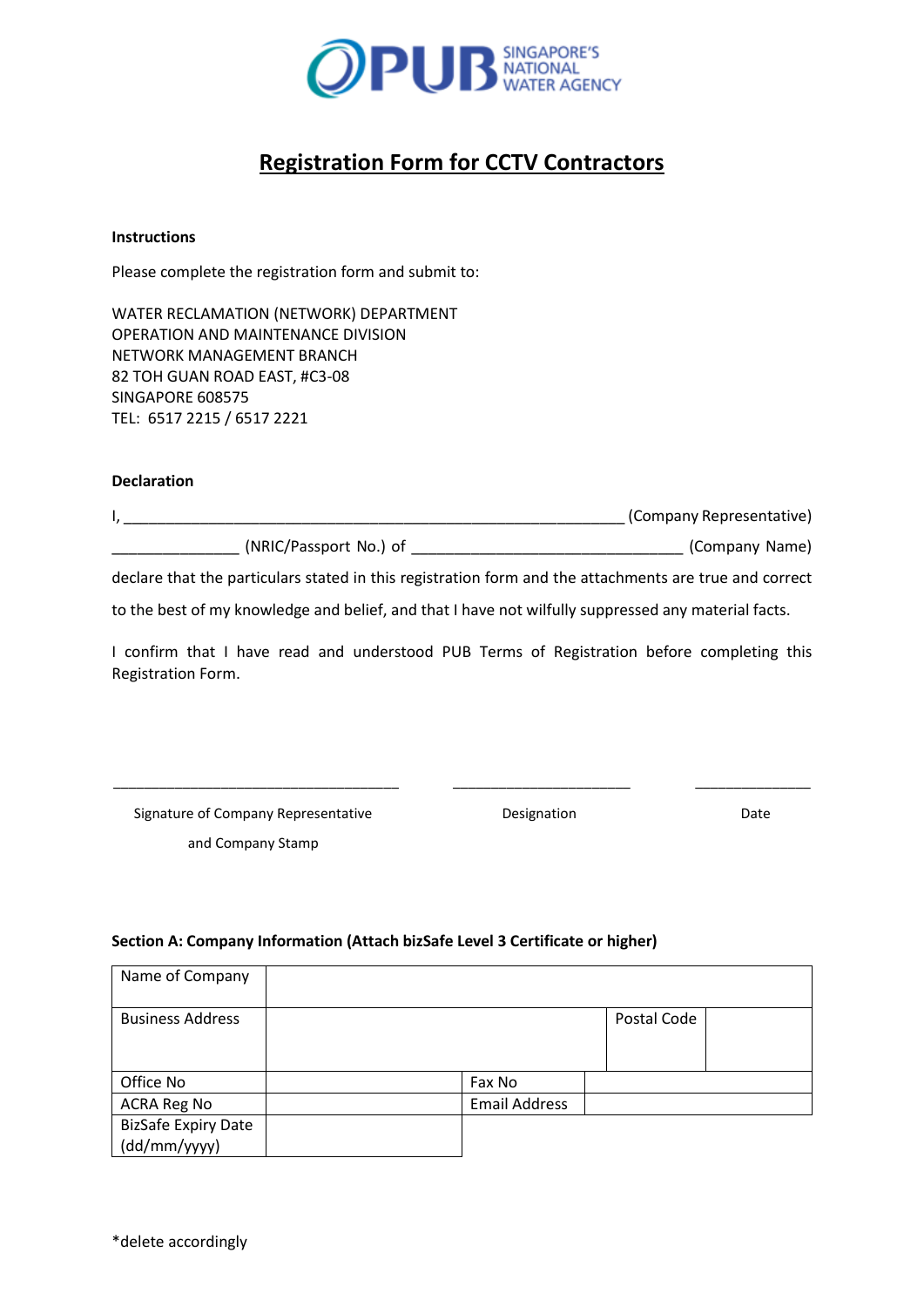### **Section B: Competent Personnel**

# **(Attach photocopy of IC/Passport, Academic and Competency Certificates)**

# Personnel No 1

| Full Name<br>(As of NRIC/Passport) |             |               |  |
|------------------------------------|-------------|---------------|--|
| NRIC/Passport No.                  | Designation | Contact<br>No |  |

## Education History

| S/N | Institution | Period (year) |  |    | Qualification<br>attained |  |
|-----|-------------|---------------|--|----|---------------------------|--|
|     |             | From          |  | to |                           |  |
| ◠   |             | From          |  | to |                           |  |
| 3   |             | From          |  | to |                           |  |
| 4   |             | From          |  | to |                           |  |
|     |             | From          |  | to |                           |  |

## CCTV Work-related Experience

| S/N | <b>Company Name</b> | Period |  |       | Designation |
|-----|---------------------|--------|--|-------|-------------|
|     |                     | year   |  | month |             |
|     |                     | vear   |  | month |             |
| 3   |                     | vear   |  | month |             |
| 4   |                     | vear   |  | month |             |
| Э   |                     | year   |  | month |             |

Certificates of Competency/Proficiency (Tick accordingly EITHER option 1 OR 2 AND option 3)

| S/N | Name of Certificate                                                   |  |
|-----|-----------------------------------------------------------------------|--|
| 1a  | <b>CCTV Inspection of Sewer (SgSTT)</b>                               |  |
| 1b  | Interpretation of CCTV videos and Preparation of Reports (SgSTT)      |  |
|     | Certificate of Competency in WRc (VSEA Engineering Solutions Pte Ltd) |  |
|     | Sewer and Manhole Cleaning (SgSTT)                                    |  |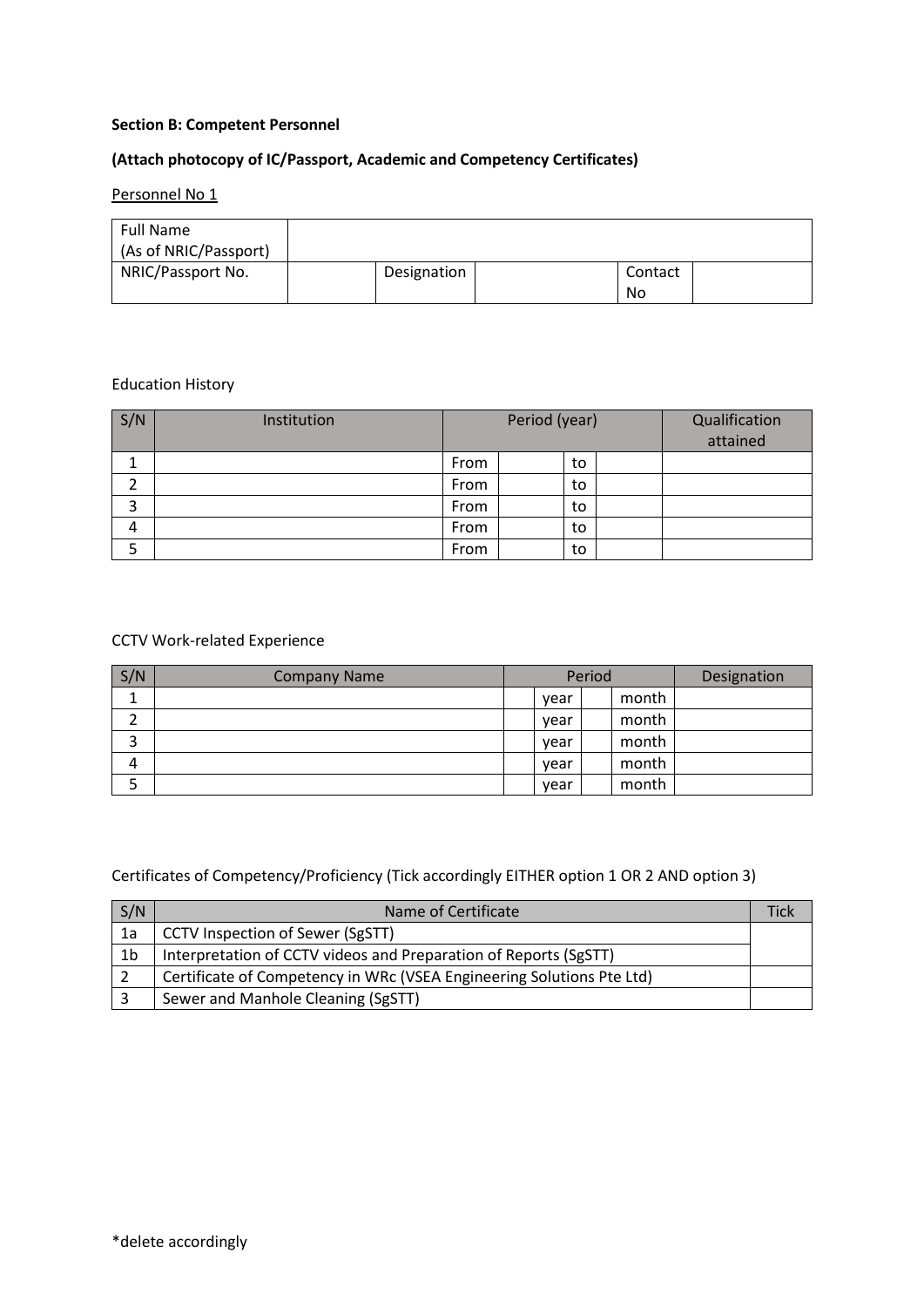# Personnel No 2

| <b>Full Name</b><br>(As of NRIC/Passport) |             |               |  |
|-------------------------------------------|-------------|---------------|--|
| NRIC/Passport No.                         | Designation | Contact<br>No |  |

## Education History

| S/N | Institution | Period (year) |  |    | Qualification<br>attained |  |
|-----|-------------|---------------|--|----|---------------------------|--|
| ᅩ   |             | From          |  | to |                           |  |
|     |             | From          |  | to |                           |  |
| 3   |             | From          |  | to |                           |  |
| 4   |             | From          |  | to |                           |  |
| 5   |             | From          |  | to |                           |  |

# CCTV Work-related Experience

| S/N | <b>Company Name</b> | Period |      |  | Designation |  |
|-----|---------------------|--------|------|--|-------------|--|
|     |                     |        | year |  | month       |  |
| ⌒   |                     |        | year |  | month       |  |
| 3   |                     |        | year |  | month       |  |
| 4   |                     |        | vear |  | month       |  |
| כ   |                     |        | vear |  | month       |  |

Certificates of Competency/Proficiency (Tick accordingly EITHER option 1 OR 2 AND option 3)

| S/N            | Name of Certificate                                                   |  |
|----------------|-----------------------------------------------------------------------|--|
| 1a             | CCTV Inspection of Sewer (SgSTT)                                      |  |
| 1 <sub>b</sub> | Interpretation of CCTV videos and Preparation of Reports (SgSTT)      |  |
|                | Certificate of Competency in WRc (VSEA Engineering Solutions Pte Ltd) |  |
|                | Sewer and Manhole Cleaning (SgSTT)                                    |  |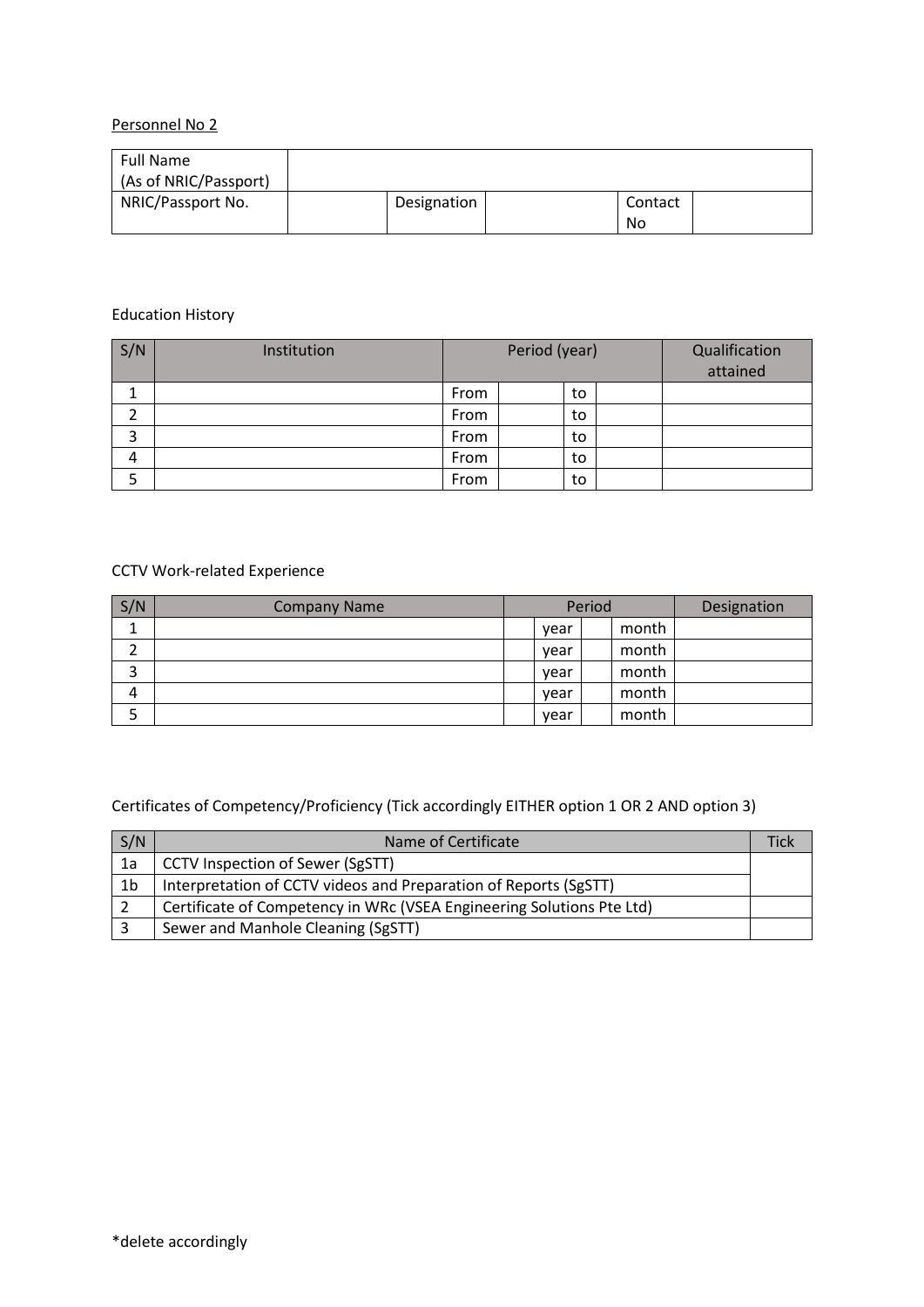#### **Section C: Equipment List**

| Provide specification of your equipment. You may submit more than one for each equipment. |
|-------------------------------------------------------------------------------------------|
| (Attach catalogue of equipment)                                                           |

| <b>CCTV Camera</b> |  |
|--------------------|--|
|                    |  |

CCTV Camera No: \_\_\_\_

- a. Make / Model: \_\_\_\_\_\_\_\_\_\_\_\_\_\_\_\_
- b. Camera manufactured date: \_\_\_\_\_\_\_\_\_\_\_\_\_\_\_\_ (dd/mm/yyyy)
- c. Country of Origin: \_\_\_\_\_\_\_\_\_\_\_\_\_\_\_\_
- d. Overall Dimension Length (mm): \_\_ Width (mm): \_ Height (mm): \_\_\_\_\_\_\_\_
- e. Explosion Proof / Intrinsically Safe: Yes / No\* Certified by: \_\_\_\_\_\_\_\_\_\_\_\_\_\_\_
- f. Optical Zoom: x \_\_\_\_\_\_\_
- g. Camera resolution: NTSC (720 x 426 pixels) / PAL (720 x 576 pixels) / HD (1280 x 720 pixels)\*
- h. Illumination
	- i. No of lamps: \_\_\_\_\_\_\_
	- ii. Intensity: \_\_\_\_\_\_\_\_\_\_ lumen
- i. Pan: Yes / No\* Tilt: Yes / No\* Pan Range: ± \_\_\_\_\_\_\_\_⁰ Tilt Range: ± \_\_\_\_\_\_\_\_⁰
- j. Inclinometer: Yes / No\* Accuracy:  $\pm 0.01^{\circ}/\pm 0.1^{\circ}/\pm 1^{\circ*}$
- k. Capable to perform in pipeline of range from \_\_\_\_\_\_\_\_\_mm to \_\_\_\_\_\_\_\_\_\_\_\_\_\_mm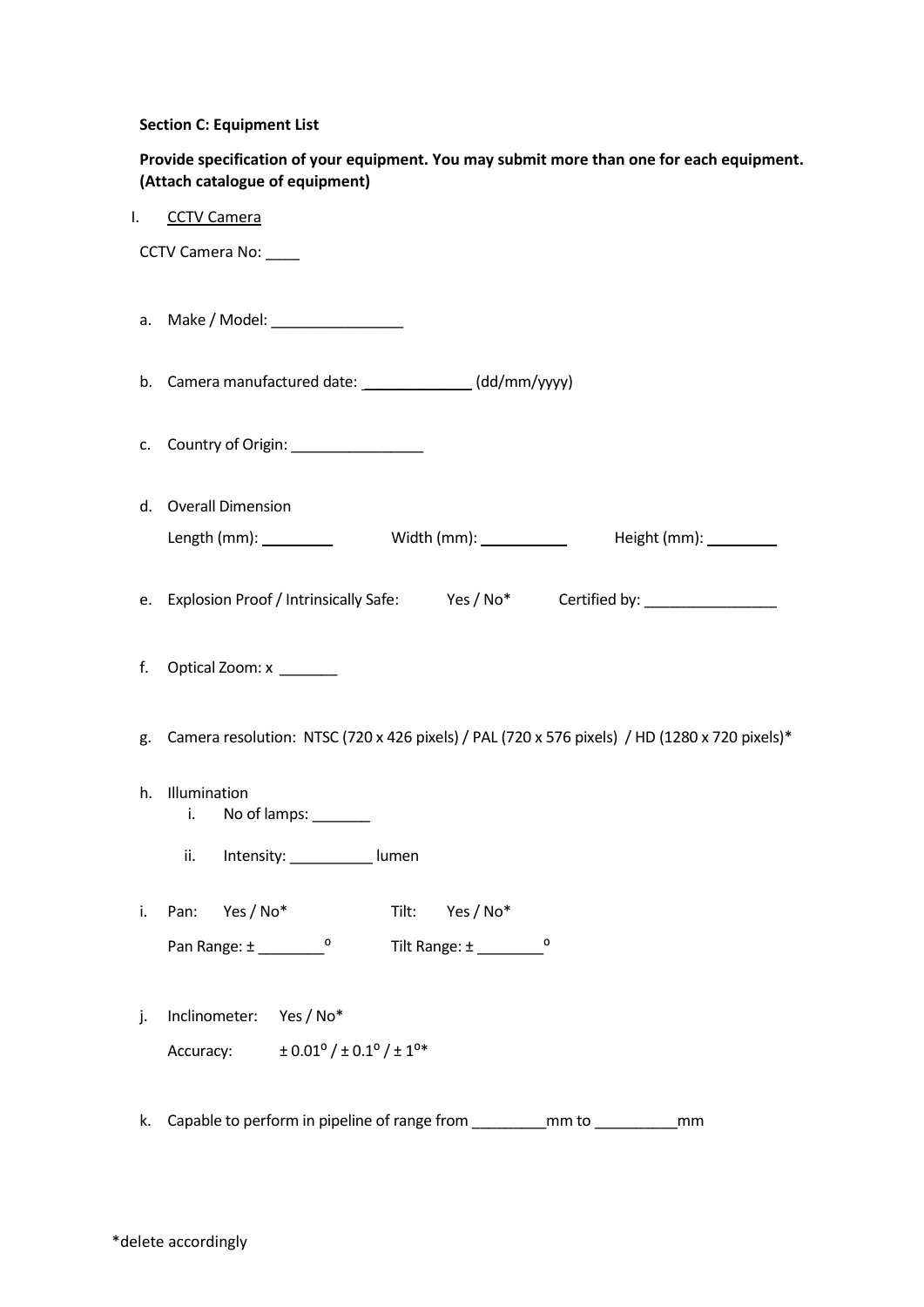#### I. CCTV Camera

CCTV Camera No: \_\_\_\_

- a. Make / Model: \_\_\_\_\_\_\_\_\_\_\_\_\_\_\_\_
- b. Camera manufactured date: \_\_\_\_\_\_\_\_\_\_\_\_\_ (dd/mm/yyyy)
- c. Country of Origin: \_\_\_\_\_\_\_\_\_\_\_\_\_\_\_\_
- d. Overall Dimension Length (mm): \_\_\_\_\_\_\_\_\_\_\_\_\_ Width (mm): \_\_\_\_\_\_\_\_\_\_\_\_ Height (mm): \_\_\_\_\_\_\_\_\_
- e. Explosion Proof / Intrinsically Safe: Yes / No\* Certified by: \_\_\_\_\_\_\_\_\_\_\_\_\_\_\_
- f. Optical Zoom: x \_\_\_\_\_\_\_
- g. Camera resolution: NTSC (720 x 426 pixels) / PAL (720 x 576 pixels) / HD (1280 x 720 pixels)\*
- h. Illumination
	- i. No of lamps: \_\_\_\_\_\_
	- ii. Intensity: \_\_\_\_\_\_\_\_\_\_ lumen

|              | i. Pan: Yes/No* | Tilt:             | Yes / No* |  |
|--------------|-----------------|-------------------|-----------|--|
| Pan Range: ± |                 | Tilt Range: $\pm$ |           |  |

- j. Inclinometer: Yes / No\* Accuracy:  $\pm 0.01^{\circ}/\pm 0.1^{\circ}/\pm 1^{\circ*}$
- k. Capable to perform in pipeline of range from \_\_\_\_\_\_\_\_\_mm to \_\_\_\_\_\_\_\_\_\_mm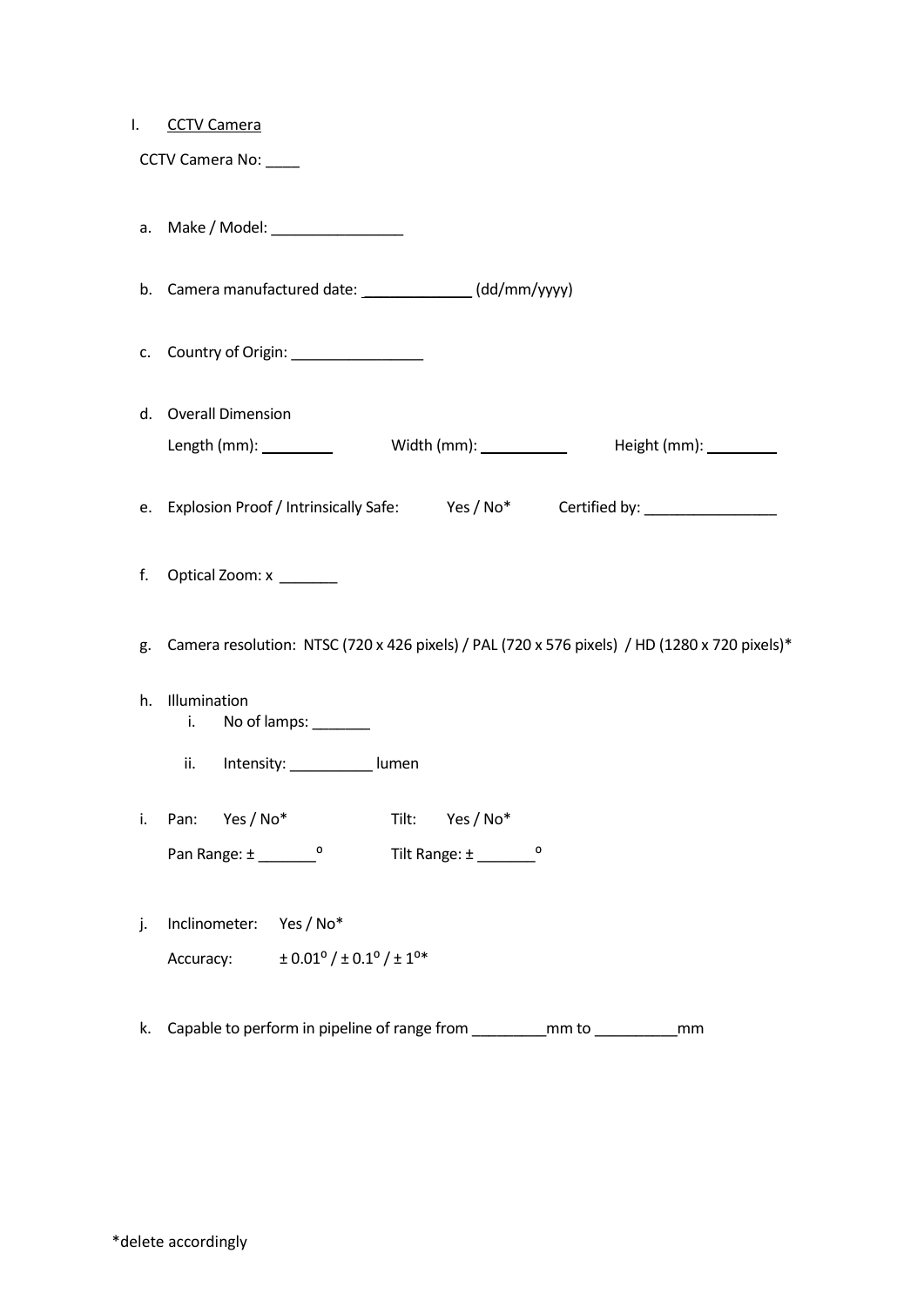#### II. Sonar

Sonar No:

- a. Make / Model: \_\_\_\_\_\_\_\_\_\_\_\_\_\_\_\_
- b. Camera manufactured date: \_\_\_\_\_\_\_\_\_\_\_\_\_\_(dd/mm/yyyy)
- c. Country of Origin: \_\_\_\_\_\_\_\_\_\_\_\_\_\_\_\_
- d. Overall Dimension Length (mm): \_\_ Width (mm): \_ Height (mm): \_\_\_\_\_\_\_
- e. Explosion Proof / Intrinsically Safe: \_\_\_\_\_\_\_\_\_\_\_\_\_\_\_\_ Certified by: \_\_\_\_\_\_\_\_\_\_\_\_\_\_\_\_\_\_
- f. Capable to perform in pipeline of range from \_\_\_\_\_\_\_\_\_mm to \_\_\_\_\_\_\_\_\_\_mm
- g. Operating frequencies (kHz): example to to the state of the state of the state of the state of the state of the state of the state of the state of the state of the state of the state of the state of the state of the sta
- h. Minimum detectable range (mm): \_\_\_\_\_\_\_\_\_\_\_\_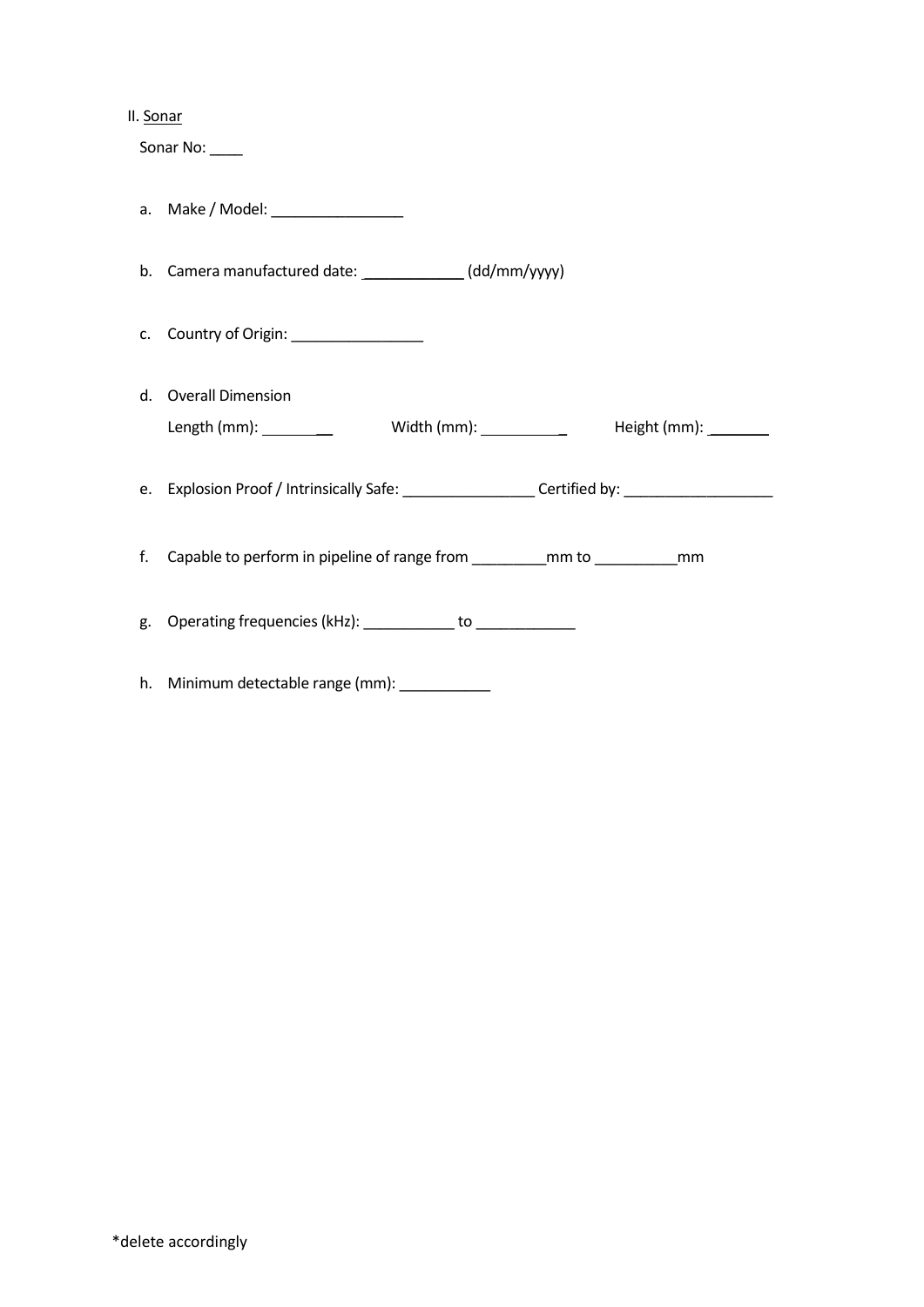| III. | Crawler                                                                                             |                                                |                          |  |  |
|------|-----------------------------------------------------------------------------------------------------|------------------------------------------------|--------------------------|--|--|
|      | Crawler No: _____                                                                                   |                                                |                          |  |  |
|      |                                                                                                     |                                                |                          |  |  |
|      | a. Make / Model: ___________________                                                                |                                                |                          |  |  |
|      |                                                                                                     |                                                |                          |  |  |
|      | b. Crawler manufactured date: ______________(dd/mm/yyyy)                                            |                                                |                          |  |  |
|      |                                                                                                     |                                                |                          |  |  |
| C.   | Country of Origin: _________________                                                                |                                                |                          |  |  |
|      |                                                                                                     |                                                |                          |  |  |
|      | d. Overall Dimension                                                                                |                                                |                          |  |  |
|      | Length (mm): $\_\_$                                                                                 | Width (mm): $\_\_\_\_\_\_\_\_\_\_\_\_\_\_\_\_$ | Height (mm): Neight (mm) |  |  |
|      |                                                                                                     |                                                |                          |  |  |
|      | e. Explosion Proof / Intrinsically Safe: ___________________Certified by: _________________________ |                                                |                          |  |  |